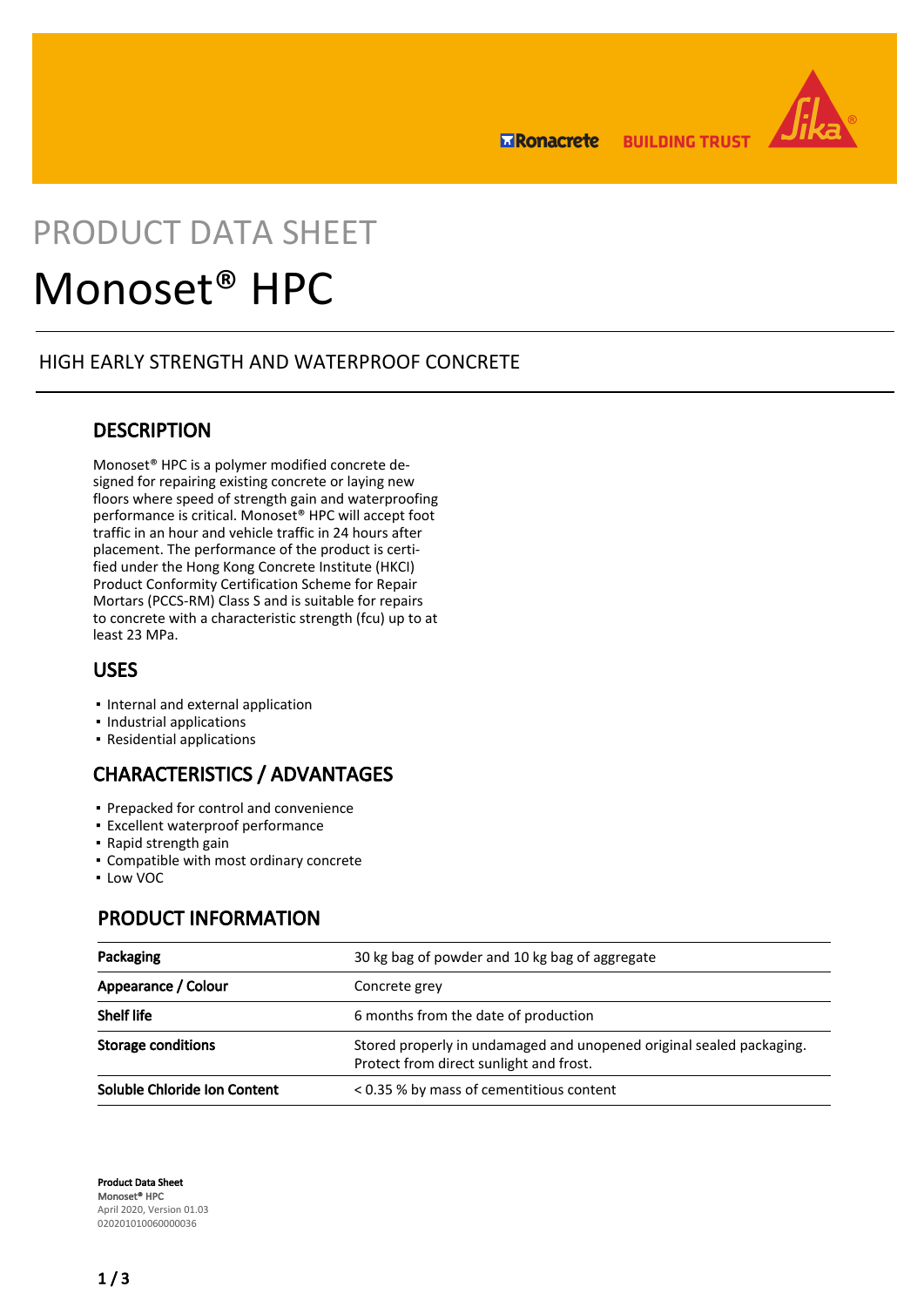| <b>Product Declaration</b>                  | <b>Age at Test</b>                                                            | <b>PCCS-RM</b><br><b>Specification</b><br><b>Typical</b><br>Performance<br>(Class S fcu 23) |                                                        | Monoset <sup>®</sup> HPC | <b>Test Method</b>      |  |
|---------------------------------------------|-------------------------------------------------------------------------------|---------------------------------------------------------------------------------------------|--------------------------------------------------------|--------------------------|-------------------------|--|
|                                             | 28 days                                                                       | $\geq 30$                                                                                   | 49 MPa                                                 |                          | TM1                     |  |
|                                             | *All the above data complies with Product Conformity Certification<br>Scheme. |                                                                                             |                                                        |                          |                         |  |
| <b>TECHNICAL INFORMATION</b>                |                                                                               |                                                                                             |                                                        |                          |                         |  |
| <b>Compressive Strength</b>                 | Monoset <sup>®</sup> HPC<br>Age at Test<br><b>Typical Performance</b>         |                                                                                             |                                                        |                          | <b>Test Method</b>      |  |
|                                             | 5 hours<br>$\geq$ 5 MPa                                                       |                                                                                             | TM <sub>1</sub>                                        |                          |                         |  |
|                                             | 28 days<br>> 30 MPa                                                           |                                                                                             |                                                        | TM1                      |                         |  |
| <b>Modulus of Elasticity in Compression</b> | Monoset <sup>®</sup> HPC<br>Age at Test                                       |                                                                                             | <b>Typical Performance</b>                             |                          | <b>Test Method</b>      |  |
|                                             | 28 days                                                                       | $<$ 28 GPa                                                                                  |                                                        |                          | BS 6319 : Part 6 : 1984 |  |
| <b>Tensile Adhesion Strength</b>            | Age at Test                                                                   |                                                                                             | Monoset <sup>®</sup> HPC<br><b>Typical Performance</b> |                          | <b>Test Method</b>      |  |
|                                             | $>1$ MPa<br>7 days                                                            |                                                                                             |                                                        | TM4                      |                         |  |
| Shrinkage                                   | Age at Test                                                                   |                                                                                             | Monoset <sup>®</sup> HPC                               |                          | <b>Test Method</b>      |  |

# APPLICATION INFORMATION

| <b>Flowability</b>      | > 150 mm                                |                |
|-------------------------|-----------------------------------------|----------------|
| <b>Initial Set Time</b> | $\geq$ 45 minutes and $\leq$ 90 minutes | (ASTM C953-87) |

Water Absorption **Age at Test** Monoset<sup>®</sup> HPC

### APPLICATION INSTRUCTIONS

#### SUBSTRATE QUALITY / PRE-TREATMENT

Mechanically prepare the substrate to provide a structurally sound surface. Remove grease, oil, dirt and deleterious material. Damp surface with clean fresh water. Apply primer (Dilute one part of Ronascreed® Primer with three parts of water by volume) or Monoset® Primer (Prepacked) to the dampened substrates.

#### MIXING

Dry mix the powder and aggregate with mechanical mixer until homogenous. Add 3.8 to 4.2 litres of water into the mixer and mix all components together until a workable and homogenous mixture is achieved.

#### APPLICATION

Once mixed, pour the mixture into place and compact properly by appropriate means. Build up the application thickness to the required level, then close the surfaces with trowel or wood float.

D CL.2.1.21

Test Method

1983

#### CURING TREATMENT

Allow the area to cure properly and consult with Sika's Technical Department for curing method in severe conditions.

#### CLEANING OF EQUIPMENT

Typical Performance

28 days No Cracking Coutinho Ring Test

Typical Performance

28 days < 2 % BS 1881 : Part 122 :

28 days < 0.04 % HKHA MTS Specification

Clean all tools and equipment with clean water immediately after use.

### BASIS OF PRODUCT DATA

**BUILDING TRUST** 

All technical data stated in this Product Data Sheet are based on laboratory tests. Actual measured data may vary due to circumstances beyond our control.

Product Data Sheet Monoset® HPC April 2020, Version 01.03 020201010060000036



**MRonacrete**